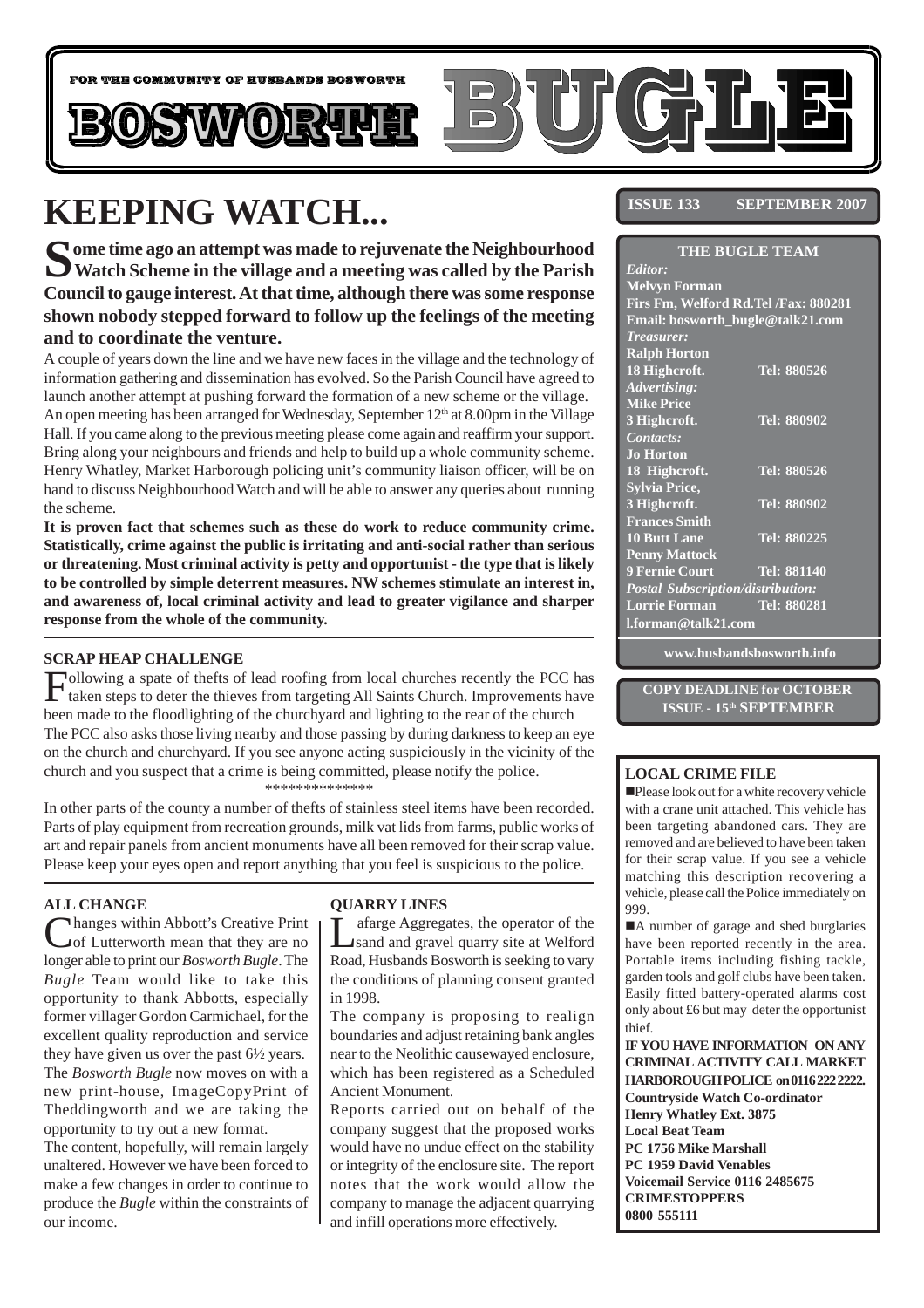### **POSTBAG TRADE DIRECTORY 2007**

#### *From Ted & Jenny Ryan, Newton Harcourt*

Ted and I would like to thank everyone involved in the presentation of the beautiful bench and planter. We were totally overwhelmed by the wonderful gesture. We have settled in at Newton Harcourt, but, miss the people of Bosworth very much. We keep looking in Country Properties for something to come up in Bosworth!!

Once again, thank you very much. Ted and Jenny (0116 259 0098)

#### *From Ken & Jennifer Rogers, Highcroft*

We should like to thank all those who contributed in any way to the success of the Barn Dance at the end of June, which started the Bosworth Festival Weekend.

We are especially grateful to the Garner family who allowed us the use of the Oak Lodge Grainstore. The Macmillan Raffle raised £200 and we thank all the local businesses and individuals who generously donated prizes. The ticket receipts raised £795 for the Village Hall - a much-needed boost to funds.

#### *From Anon (Name and address withheld)*

I am disgusted at the article "Village Vandalism" in the August edition of the *Bugle*. The lazy and unfounded assumptions (based on nothing other than their own prejudice) that the author uses to justify questioning local parents about the whereabouts of their children at night does nothing to make young people in our community feel included. Is it any wonder children and young people sometimes have a "whats the point?" attitude when it is obvious some people blame them collectively for any damage or problems in their communities? How does the author know that it wasn't someone in their late 20s or older that did this damage, perhaps someone who is even a parent themselves? They don't. They are entitled to their *Daily Mail* related beliefs, but they have no place in a community newsletter.

*VILLAGE HALL BOOKINGS Jackie Fletcher 880910 CHURCH HALL BOOKINGS Janice Staples 880668 SPORTS PAVILION ENQUIRIES Audrey Marlow 880316*

#### **SPONSORED RIDE & STRIDE**

Ride or walk around local churches and raise money for the church or chapel of your choice. A great way to raise funds and keep fit at the same time! Proceeds are divided equally between your chosen church and the Historic Churches Trust, which provides funding for church restoration projects.

This year the event takes place on Saturday, September  $8<sup>th</sup>$  and 400 places of worship in the county will be open from 10.00am to 6.00pm. For a sponsor form and list of open churches contact the county organiser, David Knowles on 01509 268354 or see the website: www.leicshistoricchurches.org.uk or Peter Jones, All Saints churchwarden on 880741.

#### **TENNIS CLUB**

The Tennis Club committee, on the advice of the Lawn Tennis Association, is currently updating the club's Constitution and Health & Safety regulations with the help of a lawyer. \*\*\*\*\*\*\*\*\*\*\*\*\*\*

Non-members are welcome to come along and join in play for a limited period on a trial basis on Club nights, which are held every Monday evening at the courts on the playing field from 6.00pm. So, dust off your old racket; any standard accepted!

#### **LUNCHEON CLUB**

The Luncheon Club will be meeting on Wednesday, September 26<sup>th</sup> at Kilworth Springs Golf Club. Diners are asked to meet in the bar as usual at 12.30pm.

The cost of the two-course meal, including coffee is £6.50 per person. Please book by calling Janice on 880668.

#### **MAKING YOUR WILL CHEAPER**

For a limited period, Age Concern Leicestershire & Rutland has persuaded a number of local solicitors' firms to reduce their Will Writing charges for older people to only £35 + VAT for a single uncomplicated Will - a huge reduction, with no strings attached. The offer is available from  $1<sup>st</sup>$  September until 31st October. Hundreds of people took advantage of this deal last year, either to make their first will or revise an old one. This has proved to be one of Age Concern Leicestershire & Rutland's most successful regular initiatives. To find out more, please ring 0116 2992233.

#### **BOSWORTH BELLES**

The September meeting of the Bosworth Belles will be on Wednesday, 26<sup>th</sup> when the group will be taking a guided tour around the secret yards and alleyways of Market Harborough. Contact Ruth Bingham for more information on 880644.

### **METHODIST CHURCH Coffee Morning**

Wednesday, September 12<sup>th</sup> 10.00am-12.00. at the home of Beryl and Lloyd Jones, 12 Butt Lane. Visitors always welcome.

**GD Armitage (Clock & Belfry Wk.)Ltd.** Monumental clock and tower-bell installation, service & repair.<br>Contact: Geoff Armita Geoff Armitage 880066 **Begley Plumbing & Heating** Plumbing & heating engineer. Contact: Frank Begley 880541 **Gordon Begley** Building & roofing contractor. Contact: Gordon Begley 880028 Begley's Windows & Conservatories **Bespoke joinery contractors** Contact: Robert Begley 880671 **Gary Bennett Painter & Decorator** Contact: Gary Bennett 880285 **Croft Farm Bed & Breakfast** Contact: Jane Smith 880679 **Diane Hall** Beauty therapist, facials, pedicures, manicures & waxing. Diane Hall 880567 **Honeypot Bed & Breakfast** Contact: Julian & Carolyn Goffe 880836 **Languard Ltd.** Weed control, fumigation and thermal insulation. Contact: Will Kay 880898 **Mike Price Heating Engineer** Oil-fired boiler servicing & repair Contact: Mike Price 880902 **TO ADVERTISE HERE Email Mike at: hiprice@btinternet.com or phone 880910**

#### From the Parish Registers

**Gordon Grant** of Welford Road *Died July 23rd 2007 Aged 76 years*

**Joan Malkin** of Mowsley Road *Died July 29th 2007 Aged 85 years*

**Mildred Heard** of Hill House Farm *Died July 30th 2007 Aged 91 years R.I.P.*

#### **THE MEANING OF LIFE...**

Have you ever questioned the relevance of God in today's world? Are you still searching for answers? Then why not come along to the *Alpha* course starting on Monday, September 24<sup>th</sup> at 7.00pm at The Bell Inn and discuss these and other Christian issues in a relaxed and informal atmosphere. A Buffet Supper will be provided at a charge of £3.50. For more details contact Revd. Alison Hampton 880351 or

email:gladthatilive@hotmail.com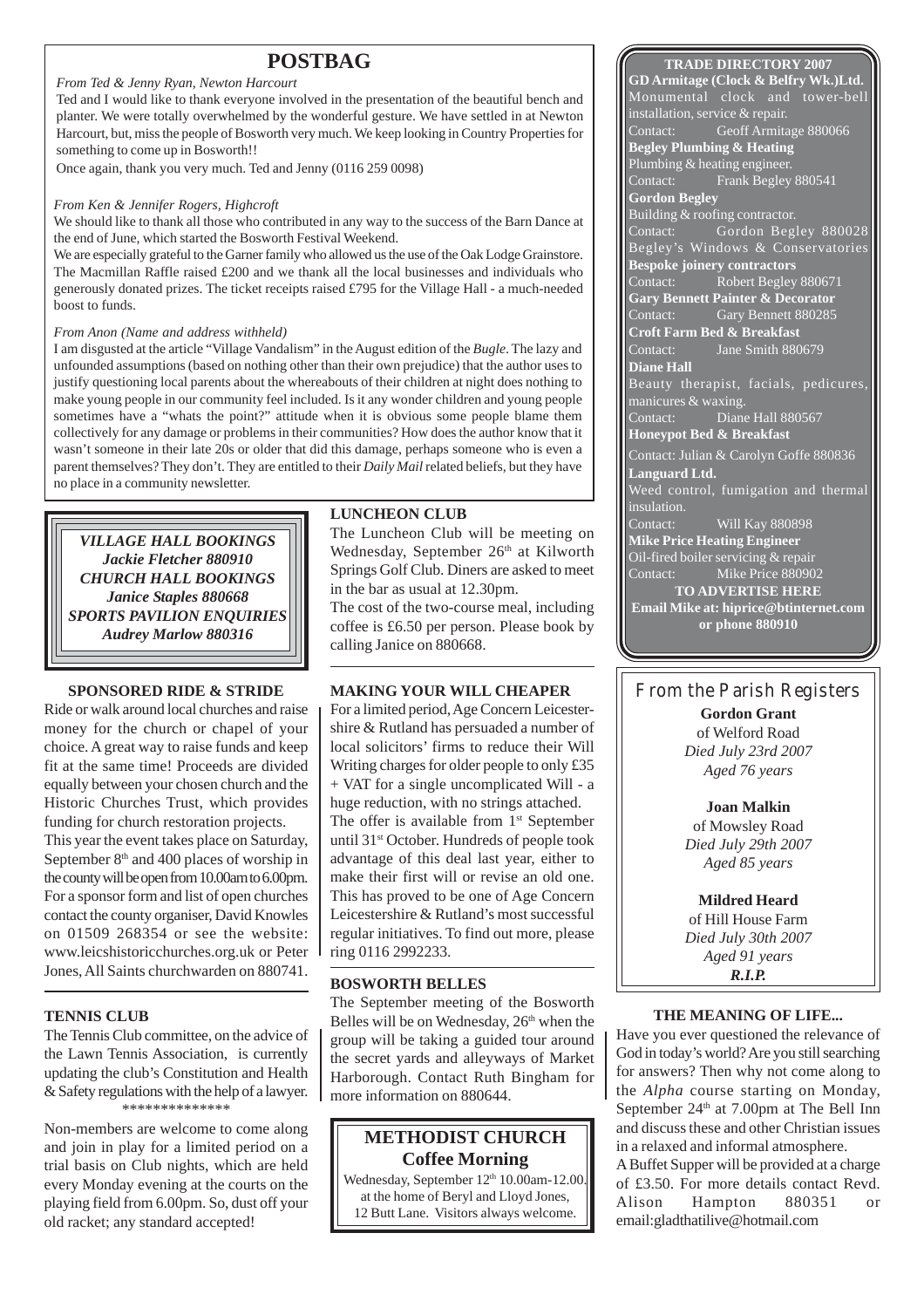#### **ACTIVITY GROUPS 2007**

**All Saints Parochial Church Council** Contact: Peter Jones 880741 **Art Workshop** Contact: Ann Saxton 880971 **Badminton Club** Contact: Lorrie Forman 880281 **Bosworth Belles** Contact: Claire Smith 880655 **Bosworth Blokes** Contact: Ralph Horton 880526 **Conservative Association**<br>Contact: Robert May Robert Maxwell 880361 **Handbell Ringers** Contact: David Staples 880668 **Historical Society** Contact: Isobel Pepperill 880081 **1st Kilworth Scouts/Beaver unit** Contact: Andrew Lambert 880922 **Playing Field Committee** Contact: Jennifer Rogers 880401 **Royal British Legion** Contact: Robert Maxwell 880361 **Short Mat Bowls** Contact: Frank Thorp 880003 **South Kilworth Riding Club** Contact: Steph Ashby 880628 **Tower Bell Ringers** Contact: Geoff Armitage 880066

#### **THANKSGIVING DINNER**

One of the really good ideas that have come out of America is Thanksgiving, when people join together to give thanks for families, friends and the good things in their lives. On Saturday 24th November, in the Village Hall, Husbands Bosworth, All Saints Church is hosting a real American Thanksgiving Evening with entertainment by the Market Harborough Choral Society followed by a traditional American thanksgiving dinner (roast turkey, pumpkin pie etc.!)

For further information, or to provisionally book a place (we have limited numbers) please contact Di Jones on 880741. Further details next month.

----------

### **LODGE FARM ANTIQUES & RECLAMATION**

*Reclaimed doors, fireplaces, flooring, pine furniture, gates, beams, chimney pots, etc. Sold and wanted*

П

Г Г Г

г

Open: Sat. 9am - 4pm Sun. 9am - 12.00. Walton Lane, Husbands Bosworth

Tel: 01858 881386 or 07720 834652 Email: enquiries@lodgefarmantiques.co.uk www.lodgefarmantiques.co.uk

. . . . . . . . . . .

#### **HISTORICAL SOCIETY**

The first meeting of the season will be on Wednesday, September 5<sup>th</sup> when the Society will be taking enrolments from 7.30pm. The evening will continue with an illustrated talk entitled, Nene - River of History by a Blue Badge Guide.

The Society meets on the first Wednesday of each month at 7.30pm, during the winter, in the Church Hall, Honeypot Lane. Subjects discussed usually have local historical links, and are given by local historians. The cost of membership is £5 per annum with a 50p per meeting door charge. Call the Secretary on 880081 for more information.

#### **BADMINTON CLUB**

Autumn is almost here again and the new season of Husbands Bosworth Badminton Club will start on Thursday, September 27<sup>th</sup> with the Annual General Meeting at 7.30pm in the Village Hall. This will be followed by play at 8.00pm. New playing members are always welcome. Play is friendly and informal rather than fiercely competitive. For further information please call Lorrie on 880281 or Ralph on 880526.

#### **CRAFT GROUP**

The craft group has been meeting in the evenings on the first Monday of the month for a year now. The group covers a wide variety of skills, including needlework and paper-craft. Meetings have proved enjoyable and productive and are a relaxing way to learn new skills. What's more the meetings are free!

The next meeting is on Monday, September 3rd at 29 Bell Lane from 7.30pm. New members are welcome to join. Contact Margaret Bradley, 29 Bell Lane or phone 880652.

#### **METHODIST CHURCH NEWS**

Rev. John Harris has recently retired as Circuit Minister. His ministry in the village was appreciated by everyone who had contact with him. Church members would like to thank Janet and Geoff Armitage who arranged for All Saints towerbell ringers to ring a Quarter Peal in his honour recently. Church members welcome the new minister, Rev. Brian Kennard to the Circuit and look forward to his ministry.

#### **ARTISTS ALIVE! OPEN STUDIOS**

Artists' studios throughout Northamptonshire and Market harborough will be open during the first two weeks of September. Ann Saxton welcomes you all to visit her working in her studio at 25 Bell Lane from the  $1<sup>st</sup>$  to  $16<sup>th</sup>$  September, Thursdays to Sundays inclusive.

Brochures are available from Ann at any time. Telephone 880971.

### "CHURCH SERVICES "

### **All Saints Parish Church**

**SEPTEMBER 2 6.30pm Evensong 9 8.30am Morning Praise 16 10.30am Benefice Communion 23 10.30am All-Age Worship**

**30 10.30am HARVEST FESTIVAL Churchwardens:**

**Peter Jones 880741 James Avery 880164 Vicar:**

**Rev. Alison Hampton 880351**

### **Methodist Church**

- **2 Circuit Service at Kibworth**
- **9 Rev. B Kennard**
- **16 Mr G Herbert**
- **23 Rev. B Kennard (Communion)**
- **30 Mr J Pearse**

**Services every Sunday 6.30pm. All Welcome**

**Contact: Senior Church Steward: Mr. A Lloyd Jones 880343**

### **St Mary's Roman Catholic Church**

**Services every Sunday 8.30am. Contact: Robert Constable-Maxwell 880361**



*Your hosts John & Vanessa*

*Food served every lunchtime & evening. New menu! Children's menu available. Outside bars & functions catered for. Order the famous Bell Inn Take-Away 7 nights a week Still serving the best beers! IPA, Spitfire and Pedigree on tap.*